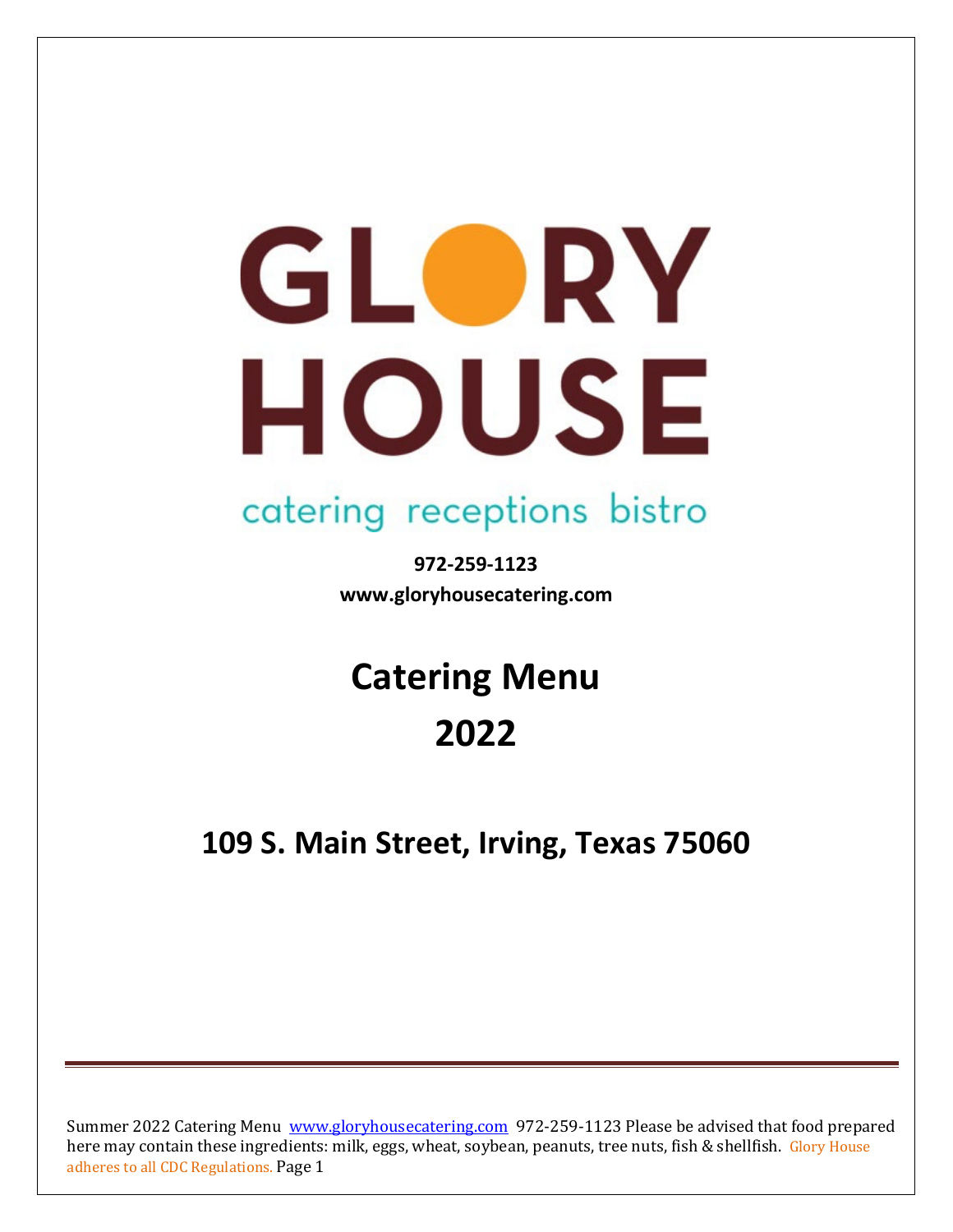## **Appetizers**

(Requires 8-person minimum order for individual packaging, add |1.03) **Caprese on a Stick-** ripe cherry tomatoes, mozzarella balls, fresh basil drizzled with olive oil, red wine vinegar and spices |2 ea **Fresh Fruit Skewers** |2 ea **Fruit Display** |5 pp **Garden Veggie Tray** with Ranch Dip | 4 pp **Salad Cups** individual appetizer cups |3 ea **Choose One or Mix It up** -Cucumber salad (sour cream lemon or oil & vinegar) -Coleslaw -Deviled egg dusted with paprika -pasta salad (vinaigrette or mayo) -southwestern three bean salad -fresh veggie crudites with lemon turmeric hummus & ranch dip -chickpea salad with red beans, jalapeno, tomato, cilantro **Garden or Caesar Salad** w/ dressings on the side| 4 **Fresh Spinach Strawberry Almond Salad**| 6 **Glory House Cheese Ball with Pecans** our famous pineapple & green onion cheese ball served with gourmet crackers |3 pp **Smoked Turkey Crostini** on French baguette with **Domestic Cheese Tray** with assorted domestic cheeses served with gourmet crackers |5 pp **Baked Brie** with cranberry chutney and gourmet crackers |4 PP **Jumbo Shrimp Cocktail** |3 ea **Honey Garlic Beef Meatballs** |1.50 ea **Hawaiian Pork Sliders** |3 ea **Fried Spam Slider** with American cheese and pineapple ring |4 ea **Cheese and Herb Stuffed Mushrooms** |2 ea **Lemon Caper Chicken Medallions** |5 PP **Teriyaki Chicken Pineapple Medallions** |5 **Fresh Baked Stuffed Mini Croissants** |4 ea (choose 1 or 2)

**Mediterranean Pastry Square** w/colored bells, thyme, rosemary & goat cheese |2 ea

**Warm Spinach Artichoke Dip** served w/ sliced garlic baguettes |4 pp

**Roast Beef Crostini** on French baguette with red bell/Kalamata olive relish and fresh spinach |4 ea Swiss cheese, fresh basil and cranberry relish |4 ea

-Chicken and Mushroom & Marsala Dipping Sauce -Southwestern Chicken & Cheese with Salsa Dip -Vegetarian Mushroom Onion w/ Marsala Dipping Sauce

-Southwestern Vegetarian with onions, bells, cheddar and salsa dip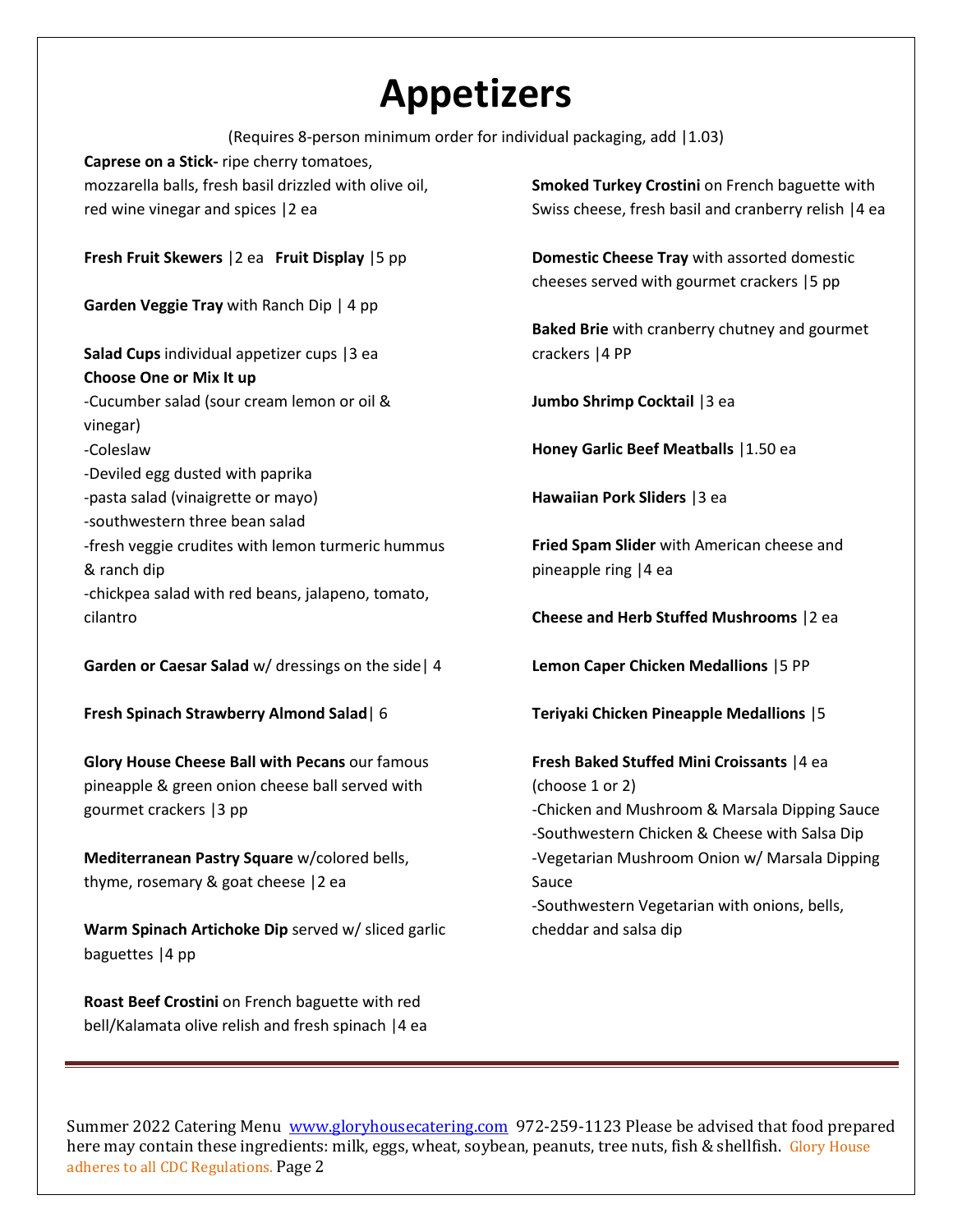## **Signature Entrée Menus**

(Requires 8-person minimum order per entrée- For individual packaging, add 1.56 per person)

#### **Lemon Oregano Chicken**

herbed rice, house green beans and a roll | 12.99 gluten free without the roll

#### **Roasted Rosemary Chicken**

roasted potatoes, house green beans & carrots, roll |12.99 gluten free without roll

#### **Oven Roasted Chicken**

Roasted potatoes, house green beans and carrots, roll |12.99 gluten free without roll

#### **Pasta Station**

Roasted rosemary chicken, herbed penne pasta, marinara, garden salad, garlic bread |12.99 Add homemade Alfredo sauce |2 Add all beef Italian meatballs|5

#### **Braised Balsamic Chicken**

with sauteed balsamic tomatoes, onions & oregano with roasted potatoes, house green beans, roll |13.99 gluten free without the roll

#### **Chicken Fajitas**

Spanish rice, charro beans, homemade flour tortillas, pico de gallo, shredded cheddar tortilla chips and salsa |16.99 gluten free with corn tortilla upon request add beef soft tacos gluten free|5 add sour cream |1 add guacamole |2

#### **Potato Crusted Chicken**

mashed potatoes, country gravy on the side, house green beans, kernel corn w/red bells, roll |14.99 gluten free without the roll and gravy

#### **Sweet 'n Smoky BBQ Chicken**

with our homemade dry rub, then topped with sweet and spicy BBQ sauce Served with molasses baked beans, buttered corn, roll |13.99 Add bourbon pork sausage |4

#### **Sub Listed Side with Premium Item Below |2 PP or Add a Side |5 PP**

Creamy parmesan potatoes au gratin, baked mac & cheese, spiced cream corn, broccoli/cauliflower/carrots, steamed broccoli, twice baked potatoes, Brussel sprouts/sweet potatoes/beets, tortellini (All GF but pasta)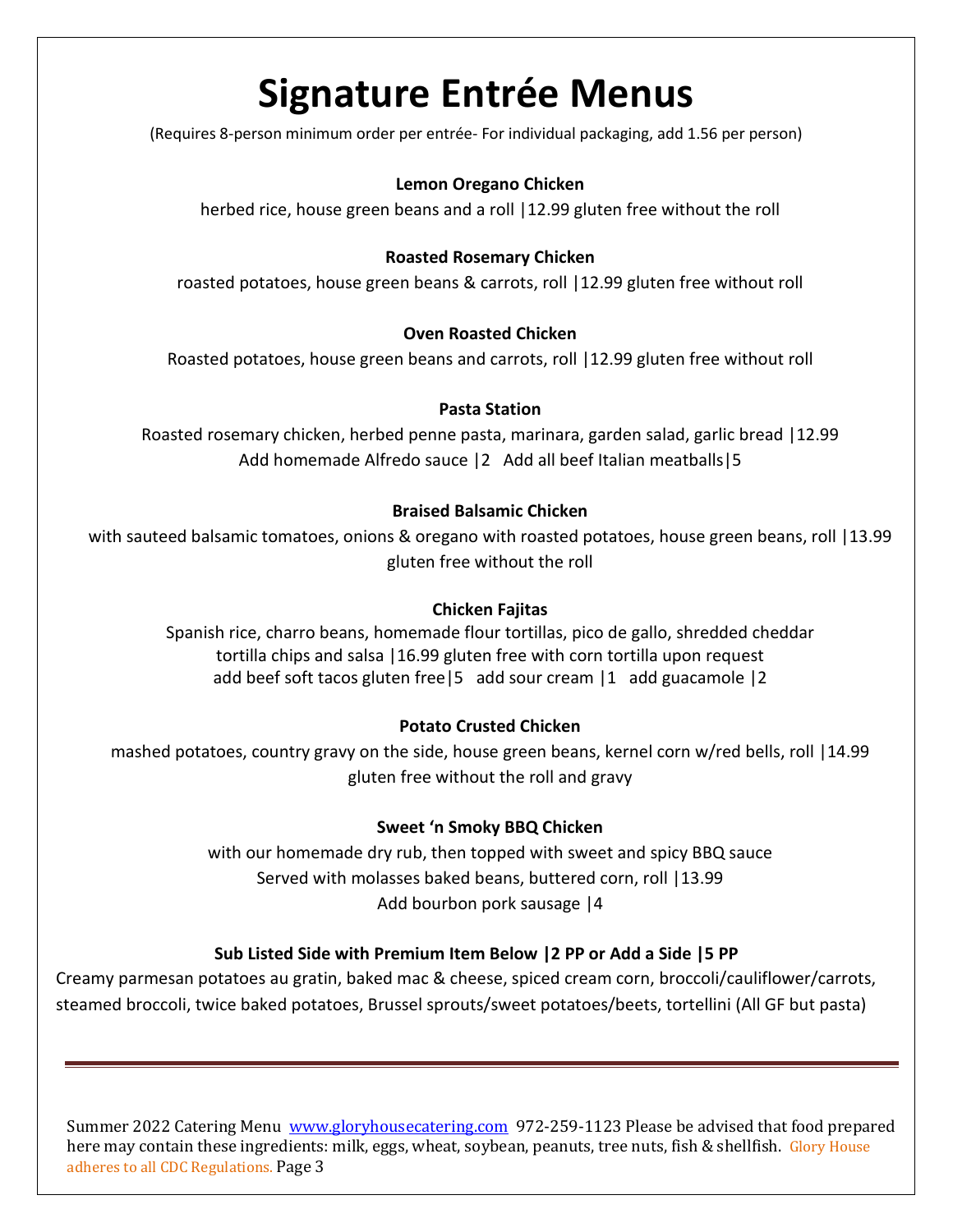**Lemon Oregano Turkey Breast** herbed rice, house green beans, rolls | 14.99 (gluten free without the roll)

#### **Carved Boneless Roasted Turkey Breast**

mashed potatoes, turkey gravy, house green beans, cornbread dressing, rolls |15.99 (turkey, green beans and potatoes are gluten free) Add roasted ham for |5 PP ham is gluten free

**Brisket Roast Au Jus** marinated and slow roasted for over twelve hours, served with mashed potatoes, house green beans, and a roll |16.99 gluten free upon request

> **Pot Roast** delicious beef roast roasted with potatoes, carrots, onions and served with buttered corn, house green beans, roll |14.99

#### **Homemade Beef Lasagna**

veggie medley of broccoli/cauliflower/carrots, Caesar salad, garlic bread|14.99 add or sub a pan of vegetarian lasagna (55 per pan)

#### **Beef Soft Tacos**

Spanish rice, charro beans, homemade flour tortillas, pico de gallo, shredded cheddar tortilla chips and salsa |16.99 gluten free with corn tortilla upon request add sour cream |1 add guacamole |2

> **Salisbury All Beef Meatballs** with a brown mushroom sauce served with mashed potatoes, house green beans, roll |13.99

#### **Cowboy Shepherd's Pie**

Layers of seasoned hamburger, diced mixed veggies & light brown gravy, topped with mashed potatoes and melted cheddar. Served house green beans and pintos with bacon (or sub house salad), roll | 14.99

#### **Pork Roast**

**Choose One: Hawaiian style, Mexican Spice w/Green Chilis (GF), Holiday with Apples (GF),**  served with mashed potatoes, house green beans, roll |14.99

#### **Beef Tamales with Chili Con Queso**

Spanish rice, charro beans, tortilla chips and homemade salsa |14.99

#### **Sub Listed Side with Premium Item Below |2 PP or Add a Side** |5 PP

Creamy parmesan potatoes au gratin, baked mac & cheese, spiced cream corn, broccoli/cauliflower/carrots, steamed broccoli, twice baked potatoes, Brussel sprouts/sweet potatoes/beets, tortellini (All GF but pasta)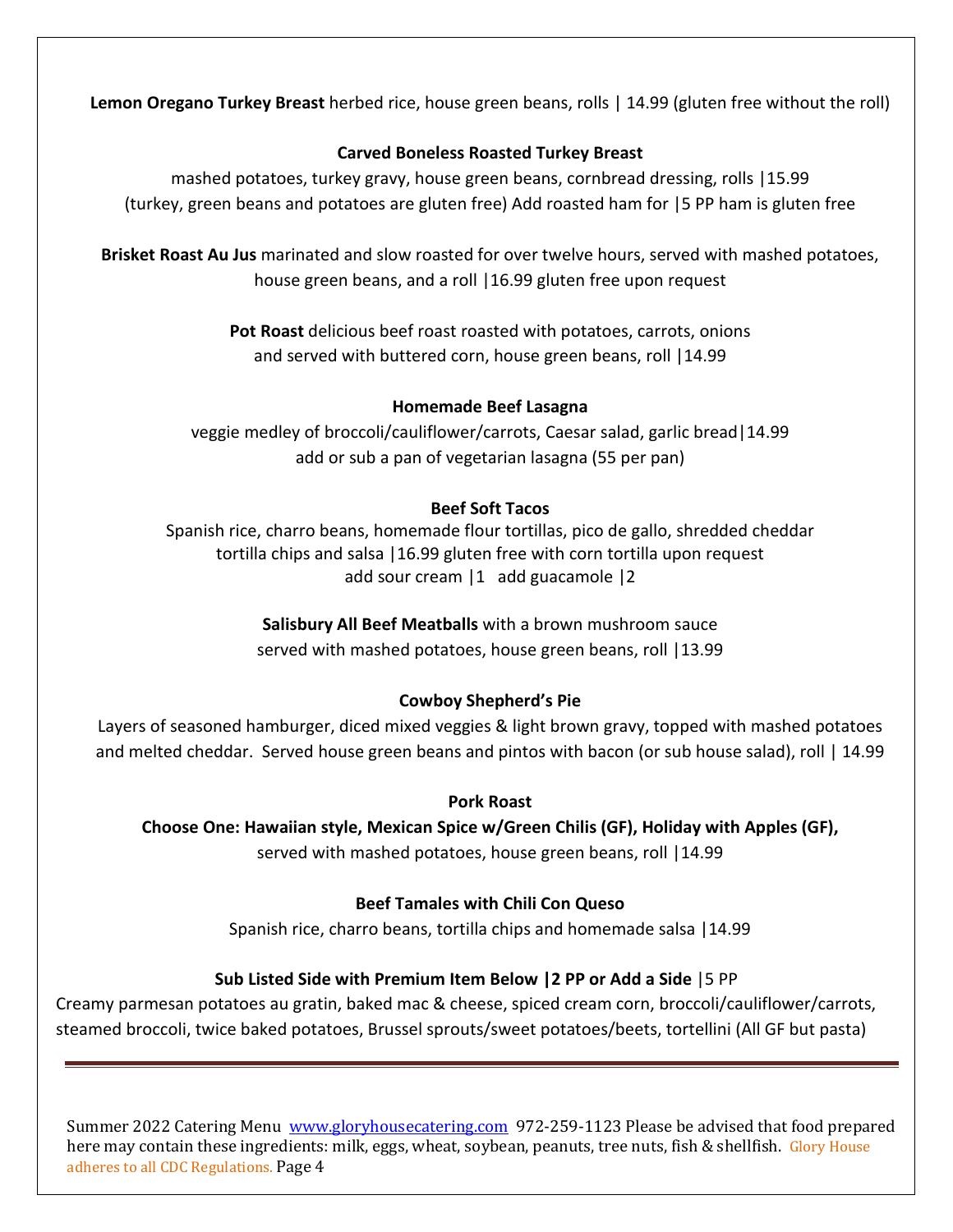# **Add To Your Order Vegan/Vegetarian Entrée**

**Roasted Bell Stuffed with Veggies** stuffed with Sautéed veggies, rice, red bells, parsley. served with house green beans, side salad |10.99 vegan & gluten free

**Spaghetti Squash with Marinara** with garlic and herbs, served with a veggie medley of broccoli, cauliflower, carrots & side salad with vegan Raspberry vinaigrette on the side |14.99 vegan & gluten free

**Stuffed Baked Potato** Baked potato stuffed with soy butter (or olive oil upon request), cheddar cheese, broccoli/cauliflower/carrots. Served with a side salad Vegetarian |10.99Vegan |9.99 (no cheese) gluten free

**Pan-Fried Butternut Squash w/ Red Pepper Oil Tossed with Vegan Pasta** with house green beans and side salad |13.99 (vegan)

**Vegan Or Vegetarian Frito Pie** Sautéed onions, red/yellow/orange bells, chickpeas, & black beans. Top with cheese for vegetarian. Fritos, side salad and vegan balsamic vinaigrette are on the side. |11.99 Vegan Gluten Free |12.99 Vegetarian Gluten Free

**Vegan Mango Poblano Beyond Burger** Two Sauteed vegan plant based beyond burgers topped with mango, sauteed poblano, onion, red bells, cilantro. Served with garden salad with vegan dressing on the side |19.99 vegan & gluten free

**Lentils with Veggies** slow cooked with onion, celery and carrots. Served with house green beans and a side salad with Balsamic vegan vinaigrette on the side |11.99 vegan & gluten free

**Herbed Cheese Stuffed Mushrooms & Tortellini Pasta** stuffed mushrooms and herbed ricotta cheese stuffed tortellini, served with side salad with vegan balsamic vinaigrette on the side |13.99 vegetarian

**Vegan Roasted Veggies** including Brussel sprouts, sweet potatoes, beets and onions. Served with herbed brown rice and a side salad with vegan raspberry vinaigrette on the side |14.99 vegan & gluten free

 **For individual packaging** |1.56 per person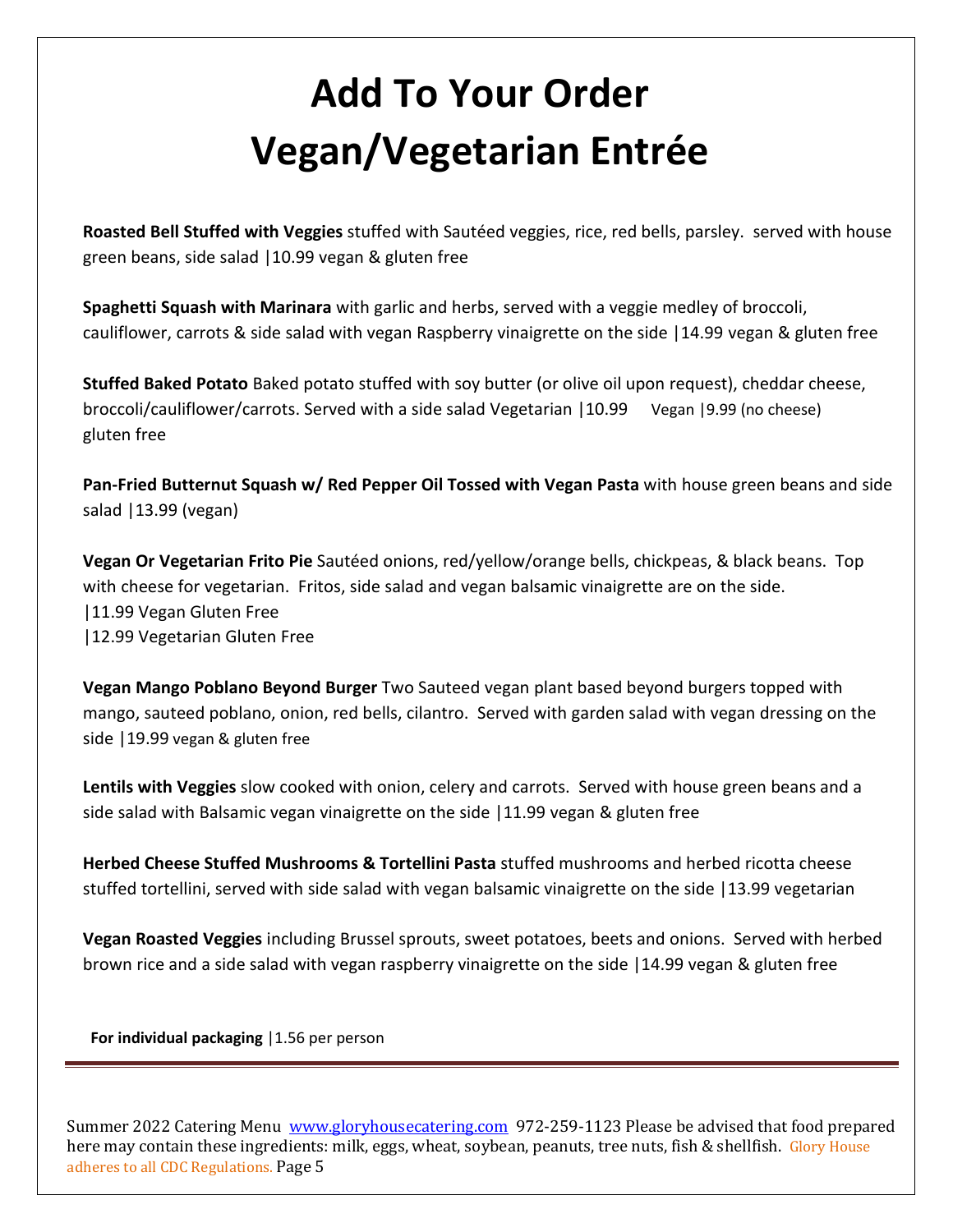## **Event Brunch Menus**

(Requires 8-person minimum order per entrée- For individual packaging, add 2.56 per person)

#### **Tea Sandwich Brunch Menu**

Assorted "tea" sandwiches including chicken salad, pimento cheese and cucumber, Sausage/egg/spinach brunch casserole bake, hickory smoked bacon, fresh chopped fruit, skillet potatoes, garden pasta salad, potato chips |16.99

#### **Green Eggs & Ham Brunch Menu**

Scrambled eggs topped with fresh chopped spinach/mozzarella/fresh chopped tomatoes, traditional scrambled eggs, roasted sliced ham, skillet potatoes, fresh chopped fruit, mini veggie cups with lemon turmeric hummus and Ranch dip, country biscuits with butter and jelly |16.99

#### **Hawaiian Brunch**

Tropical chicken salad sliders, fried spam and pineapple sliders, potato chips, Hawaiian style macaroni salad with mayo, fresh chopped fruit OR orange coconut salad, fresh veggie mini cups with lemon turmeric hummus & Ranch dip, tropical muffins |16.99

#### **Country Brunch**

Potato crusted chicken sliders, skillet potatoes, country gravy, scrambled eggs, fresh fruit skewers, muffins and scones, fresh veggie cups with Ranch dip |16.99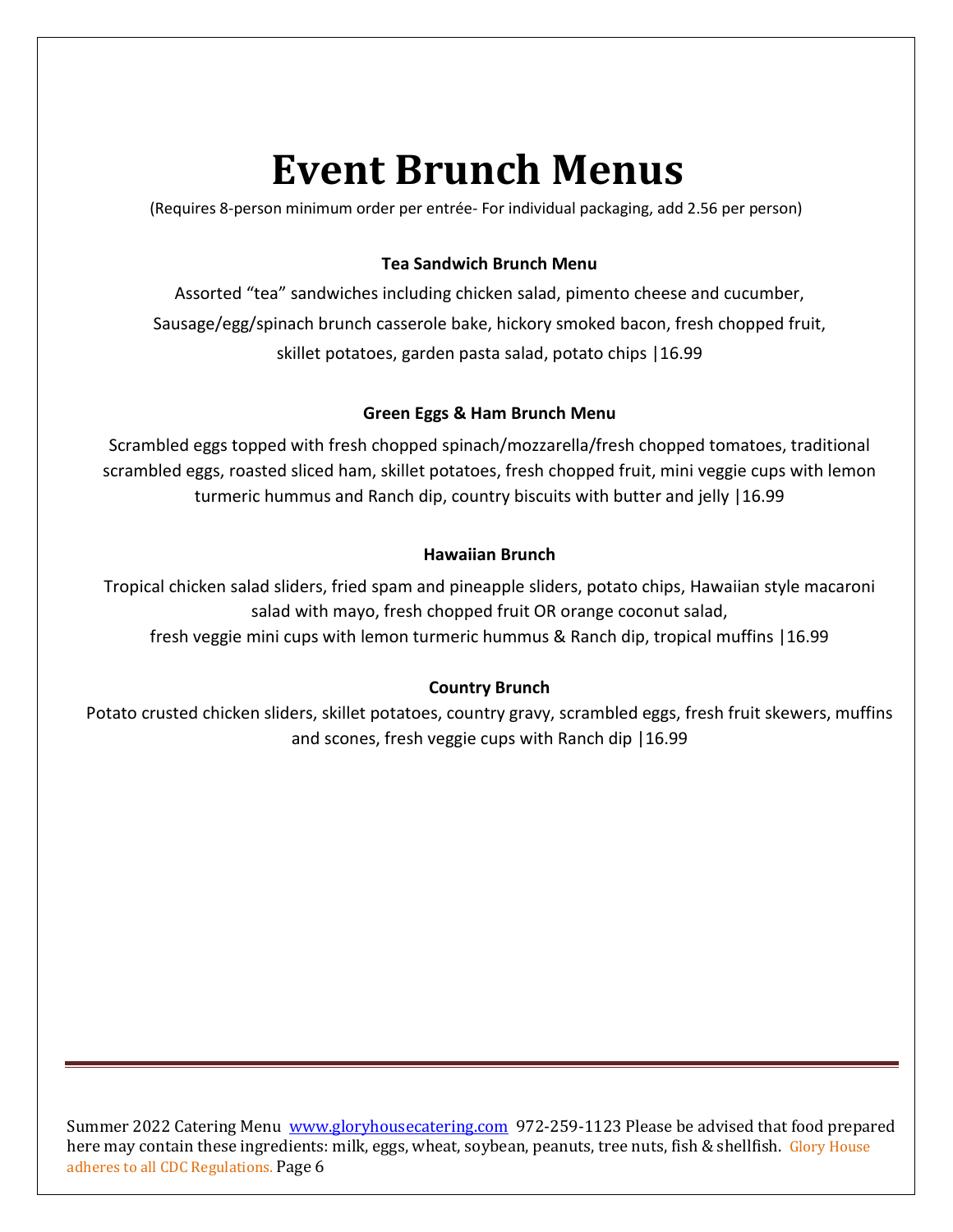# **Morning Glory Breakfast Menus**

**8-person minimum delivery**

#### **Fresh Fruit and Pastries**

**Croffle** (croissant cooked like a waffle) |4.99 served with blueberry & maple pecan cream cheese spreads on the side assorted muffins, iced scones & croissants w/blueberry cream cheese fruit (red grapes, pineapple and mandarin oranges) |7.99

#### **Vegan Gluten Free Breakfast Bar** |3.50

#### **Hot Breakfast – 8-person minimum- add |1.56 for individual packaging**

**American Breakfast** -Scrambled eggs, hickory smoked bacon (2), breakfast sausage (1), skillet potatoes, biscuits with jelly/butter | 11.99 Add country gravy for | 1.25 PP

**Green Eggs & Ham** Traditional scrambled eggs, scrambled eggs topped with fresh chopped spinach, jack cheese, fresh chopped tomatoes, sautéed breakfast ham,

skillet potatoes, biscuits and jelly |13.99

**Tex Mex Breakfast** Scrambled eggs, skillet potatoes, charro beans, homemade salsa, hickory smoked bacon, sausage, corn & flour tortillas | 13.99

**Vegan Breakfast** -Scrambled tofu, smoked tofu bacon (2), skillet potatoes, fresh chopped fruit |12.99

**Vegetarian Breakfast** Scrambled eggs, smoked tofu bacon (2) skillet potatoes, fresh chopped fruit |12.99

**Add fresh chopped fruit |3.99 Add muffins, croissants and scones |3.99 (mini |2.99)**

#### **Jumbo Breakfast Tacos**

**with salsa on the side (vegetarian, vegan and/or gluten free w/corn tortilla upon request)**

Includes assorted sausage and bacon tacos with egg, cheddar, potato |5 ea *vegetarian egg is cheddar, sautéed onion, roasted red bell |5 ea a la carte vegan is scrambled tofu with sautéed onions, red bells, spices |5 ea a la carte*

#### **Breakfast Drinks**

Gallon Apple Juice |10.99 (serves 10-15) Gallon Orange Juice |10.99 (serves 10-15) Hot Coffee with cups, lids, creamers, condiments, stir sticks |3 Gallon Coffee Box with creamers, sugars, sweetners (cups sold separately) |20 Bottled Water |2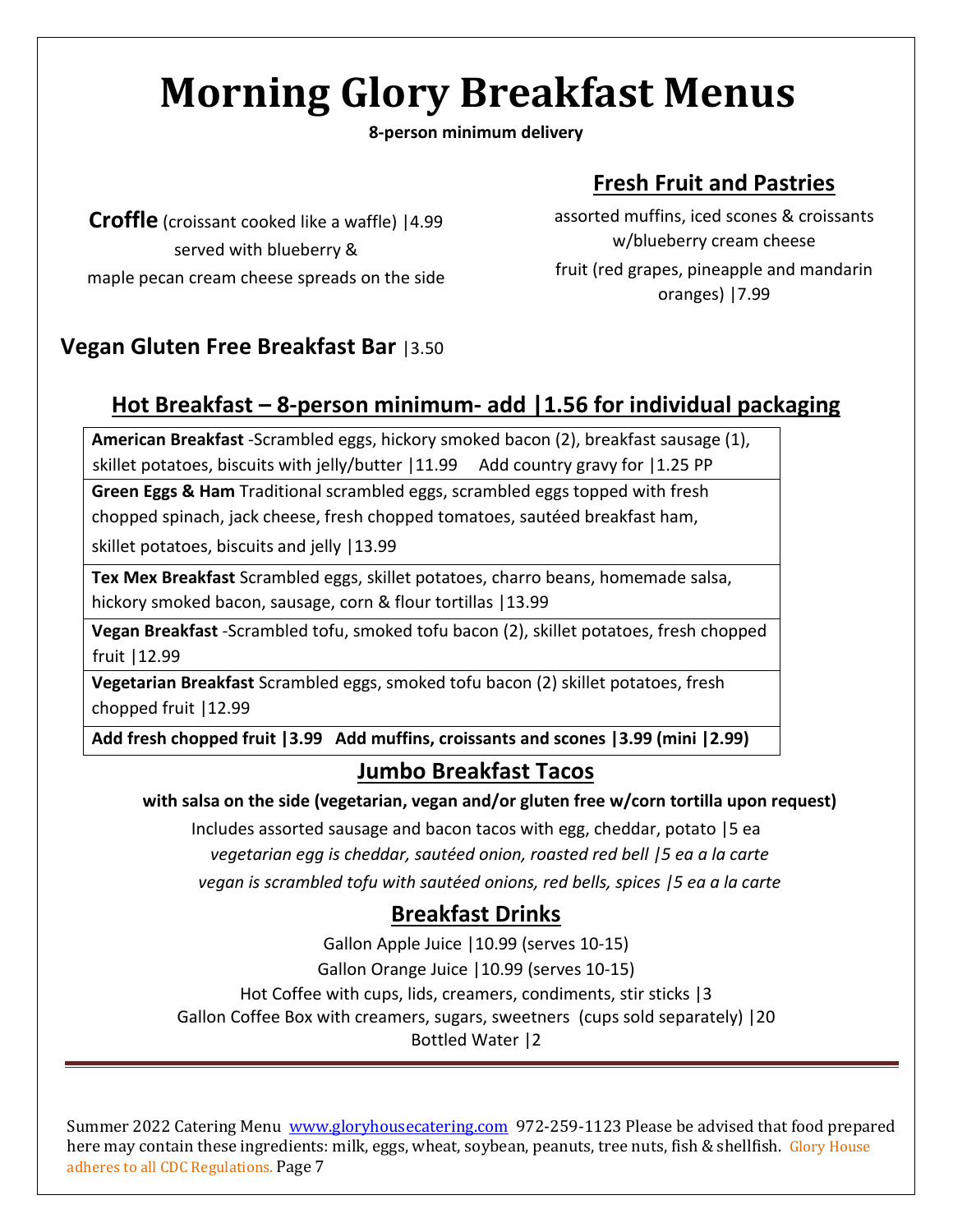# **Assorted Glory House Sandwiches**

**Request individual boxes or trays of assorted sandwiches**

**Club Sandwich** |12.99 Whole 9.99 Half Triple decker white bread with sliced turkey, deli ham, hickory smoked bacon, lettuce, tomato, sliced pickle, cheddar cheese, served with chips and a fruit cup.

#### **Caprese Sandwiches**

All caprese sandwiches are served on croissant with spiced cream cheese, basil pesto, mozzarella, sliced tomato, romaine, fresh spinach leaves, fresh colored bells, roasted red bell and Kalamata olive relish, served with fruit cup, potato chips, pickle

- Glory House Caprese | 14.99 Whole Sliced turkey, deli ham, Genoa salami
- Turkey Caprese | 12.99 Whole
- Deli Ham Caprese | 12.99 Whole
- Genoa Caprese| 12.99 Whole w/ salami
- Roast Beef Caprese | 12.99 Whole
- Vegetarian | 11.99 Whole

**Deli Sliced Turkey Sandwich** | 9.99 Whole 7.99 Half Turkey on croissant with lettuce, tomato, and sliced pickles. Served with chips and cup of fruit. Add cheese for |1.

**Turkey Club** | 11.99 Whole 8.99 Half Deli sliced turkey on wheat with hickory smoked bacon, cheddar cheese, lettuce, tomato, sliced pickle served with chips and a fruit cup.

**Deli Sliced Ham** |10.99 Whole 7.99 Half Deli sliced ham on white with romaine, tomato, and sliced pickle served with chips and a fruit cup. Add cheese for |1.

**French Style Roast Beef Sandwich** |12.99 Whole 9.99 Half Roast beef on croissant with goat cheese, spiced cream cheese, red bell/Kalamata olive relish, romaine and fresh spinach leaves. Served with chips, pickle spear and fruit cup.

**Roast Beef Sandwich** |11.99 Whole 8.99 Half Roast beef on wheat with romaine, sliced tomato and sliced pickles. Served with chips and fruit cup. Add cheese for |1.

#### **Vegetarian & Vegan Sandwiches**

**Veggie Sandwich** | 9.99 Whole 6.99 Half Croissant with romaine, tomato, black olives, Kalamata olive & roasted red bell relish, double cheddar cheese, fresh spinach leaves, cucumbers, and sliced pickles, served with chips and a fruit cup. (vegetarian)

#### **The Vegan |** 8.99 Whole 6.99 Half

Vegan wheat bread with romaine, tomato, black olives, Kalamata olive & roasted red bell relish, cucumbers, sliced bells (red/orange/yellow), fresh spinach leaves, and sliced pickles with chips and a fruit cup. (vegan option)

**Assorted cocktail sandwiches** with condiments on the side | 5.75 ea. This includes the sandwiches only on trays. Can be individually wrapped upon request. Request vegan and or vegetarian if needed.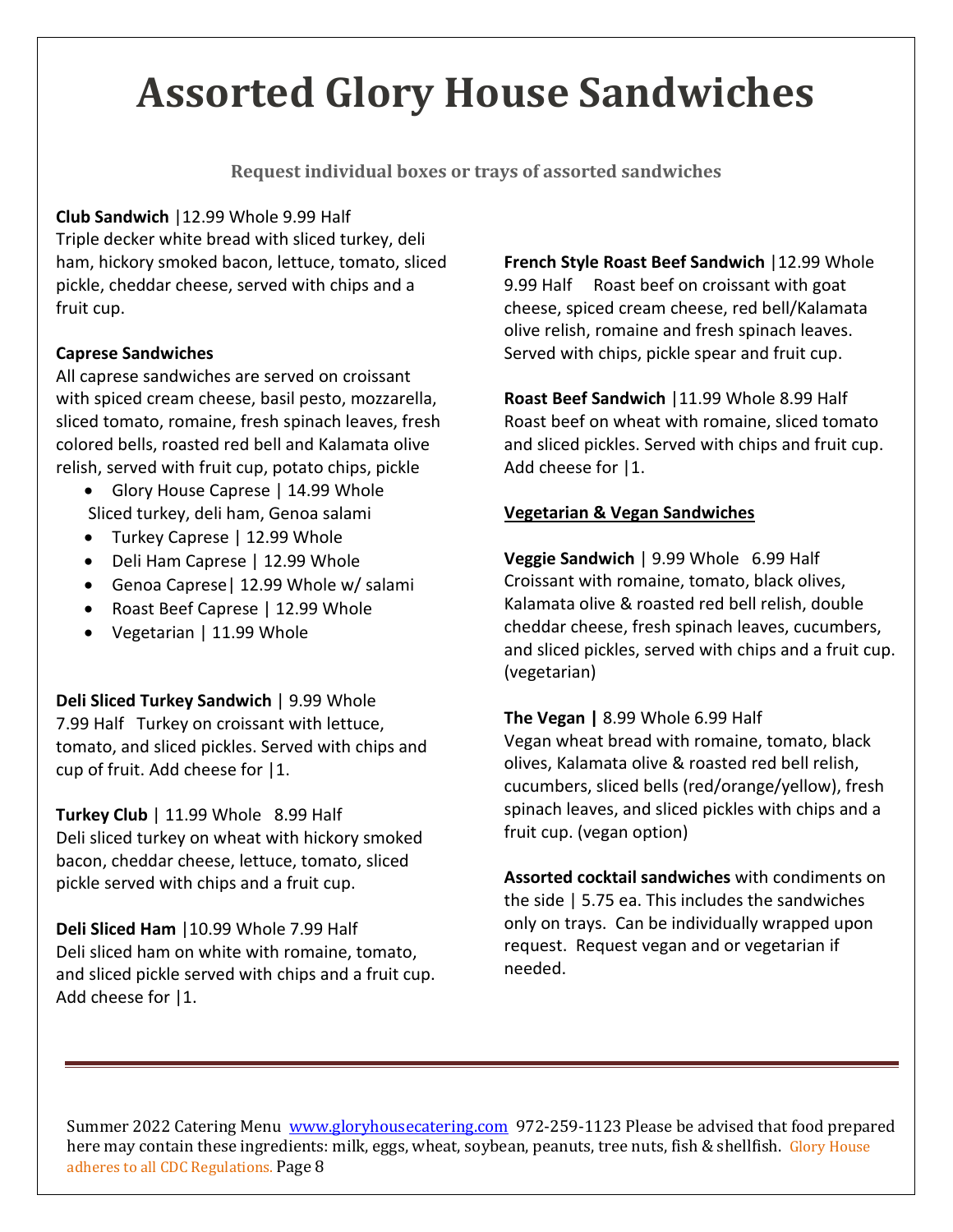# **Assorted Glory House Wraps**

**Request individual boxes or trays of assorted wraps**

#### **Club Wrap** |12.99

Cheddar jalapeno tortilla with smoked turkey, deli ham, cheddar cheese, home cooked, thick sliced hickory smoked bacon, lettuce, tomato, sliced pickle, spiced cream cheese, served with chips and a fruit cup.

#### **Caprese Wraps**

All caprese wraps are served in spinach tortillas with spiced cream cheese, basil pesto, mozzarella, sliced tomato, romaine, fresh spinach leaves, fresh colored bells, roasted red bell and Kalamata olive relish, served with fruit cup, potato chips, pickle

- Glory House Caprese | 15.99 With sliced turkey, deli ham, Genoa salami
- Turkey Caprese | 13.99
- Deli Ham Caprese | 13.99 Whole
- Genoa Caprese| 13.99 Whole w/ salami
- Roast Beef Caprese | 13.99 Whole
- Vegetarian | 12.99 Whole

#### **Chicken Caesar Wrap** |12.99

Herbed chicken breast, romaine, Caesar dressing with spiced cream cheese and shredded parmesan, served with chips, a pickle spear, and a fruit cup.

#### **Herb Chicken Breast Wrap** |12.99

Herbed chicken, romaine, tomatoes, black olives, fresh red/yellow/orange bells, cheddar cheese, red onion, spiced cream cheese. Served with fruit cup, pickle and chips.

#### **Smoked Turkey Wrap** |10.99

Sliced turkey, cheddar cheese, romaine, black olives, and tomatoes with spiced cream cheese, served with a pickle spear, chips, and a fruit cup.

#### **Turkey Club Wrap** | 12.99

Sliced deli turkey, hickory smoked bacon, cheddar cheese, lettuce, tomato, black olives, romaine and spiced cream cheese. Served with chips, pickle and a fruit cup.

#### **Deli Sliced Ham Wrap** |11.99

Deli sliced ham, cheddar cheese, romaine, tomatoes, black olives, spiced cream cheese. Served with chips, pickle spear and a fruit cup.

#### **Roast Beef Wrap** |12.99

Roast beef with shredded mozzarella, romaine, sliced tomato, black olives, spiced cream cheese. Served with chips, pickle and fruit cup.

#### **French Style Roast Beef Wrap** | 12.99

Roast beef, goat cheese, spiced cream cheese, red bell/Kalamata olive relish, and fresh spinach leaves. Served with chips, pickle spear and fruit cup.

#### **Vegetarian & Vegan Wraps**

#### **Mediterranean Wrap** | 10.99

Romaine, fresh spinach leaves, tomato, spiced cream cheese and feta, cucumbers, black olives, chickpeas, Kalamata olive and red pepper relish, on a vegan spinach tortilla served with chips, pickle and a fruit cup. **(Vegan on request)**

**Tex-Mex Veggie Wrap (Vegetarian)** |10.99 Romaine, tomato, spiced black beans, chickpeas, seasoned corn, red onions, cheddar cheese, black olives, red/yellow/orange bells and spiced cream cheese. Served with chips and a fruit cup. **(Vegan on request)**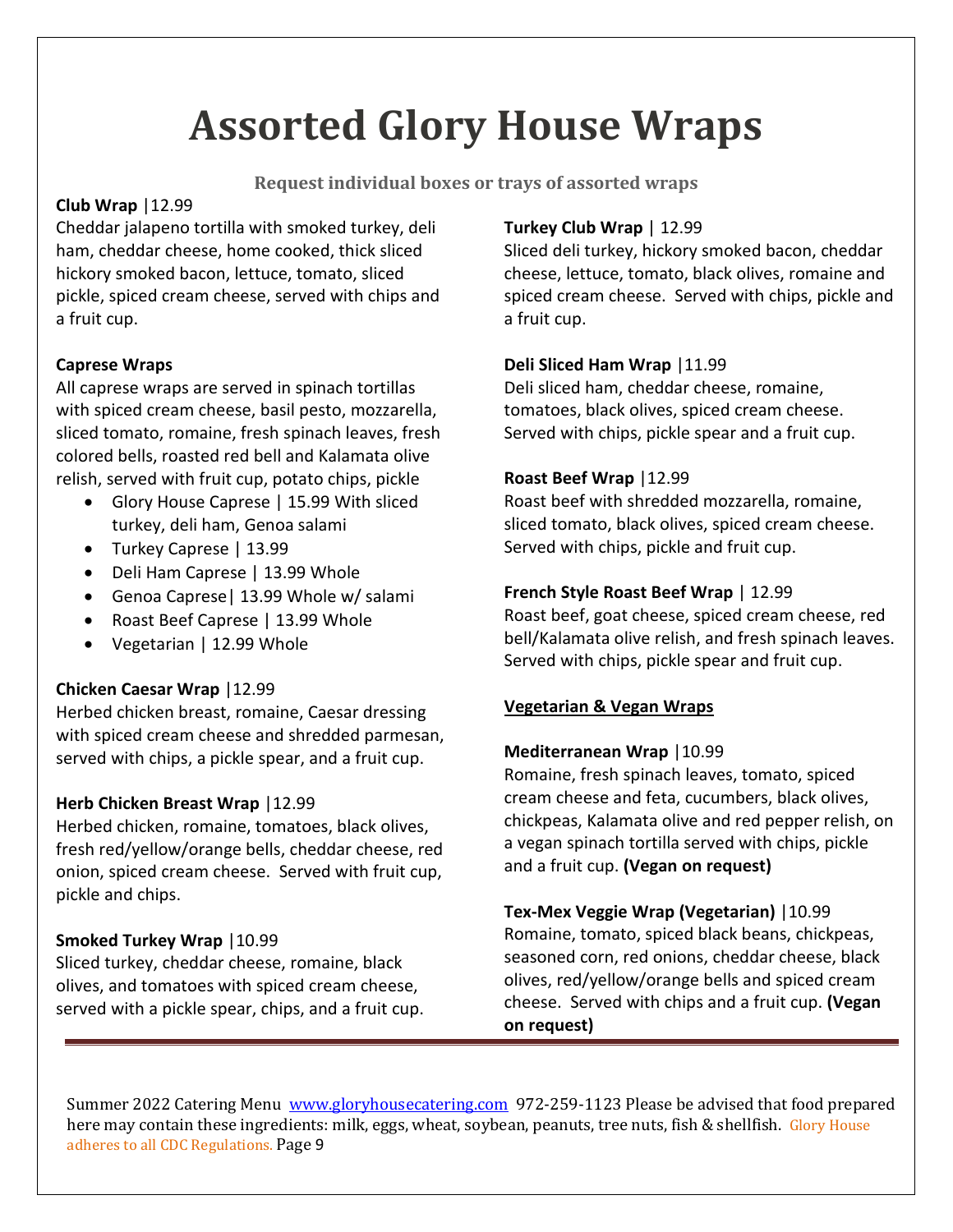# **Entrée Salads**

#### **Request individual boxes or trays for buffet style**

**Club Salad**| 12.99 Large 9.99 Small – Romaine with smoked turkey, ham, hickory smoked bacon, cheddar cheese, sliced egg, tomato, cucumber, carrots, black olives (gluten free)

#### **Caprese Entrée Salads**

All caprese salads come with mozzarella, sliced tomato, romaine, fresh spinach leaves, fresh colored bells, roasted red bell and Kalamata olive relish, house basil vinaigrette on the side

- Glory House Caprese | 14.99 Large 10.99 Small- with Sliced turkey, deli ham, Genoa salami
- Turkey Caprese | 12.99 Large 9.99 Small
- Deli Ham Caprese |12.99 Large 9.99 Small
- Genoa Salami Caprese | 12.99 Large 9.99 Small
- Roast Beef Caprese | 12.99 Large 9.99 Small
- Vegetarian | 11.99 Large 8.9 Small

**Herb Chicken Breast Salad | 12.99 Large 9.99** Small - Herb chicken breast tops romaine, cucumbers. tomatoes, black olives, carrots, cheddar cheese. (gluten free)

**Chicken Caesar Salad** | 12.99 Large 9.99 Small Romaine topped with herbed chicken breast, parmesan and croutons. Served with Caesar salad dressing on the side.

**Deli Turkey Salad** | 9.99 Large 7.99 Small -Sliced turkey with romaine lettuce, tomato, cucumbers, cheddar cheese. (gluten free)

**Turkey Club Salad**| 11.99 Large 8.99 Small Sliced deli turkey with home cooked hickory smoked bacon, cheddar cheese, lettuce, tomato, cucumbers, black olives. (gluten free)

**Deli Ham Salad** |10.99 Large 7.99 Small - Deli sliced ham with romaine, tomato, carrots, cucumbers and grated mozzarella. (gluten free)

**Roast Beef Salad** |12.99 Large 9.99 Small Roast beef with romaine, tomato, cucumbers, cheddar cheese (gluten free)

**California BSE Salad** | 12.99 Large 9.99 Small Our home cooked, hickory smoked bacon with sliced boiled egg, tomatoes, and fresh spinach (gluten free)

#### **Vegetarian & Vegan Salads**

**Vegetarian California BSE Salad** | 10.99 Large 7.99 Small - Sliced boiled egg, fresh spinach, and tomatoes (gluten free) **(Vegan on Request)**

**Vegetarian Mediterranean Salad** | 10.99 Large 8.99 Small - Romaine & fresh spinach leaves salad with cucumbers. tomatoes, black olives, carrots, red bell & Kalamata olive relish, colored bells & red onions, spiced black beans, chickpeas, & feta cheese. (gluten free) **(Vegan on Request)**

#### **Dressing Choices:**

House basil parmesan vinaigrette (GF) Ranch (GF), Balsamic Vinaigrette (GF & Vegan), Caesar, Lite Raspberry Vinaigrette (GF & Vegan), Oil & Vinegar (GF & Vegan)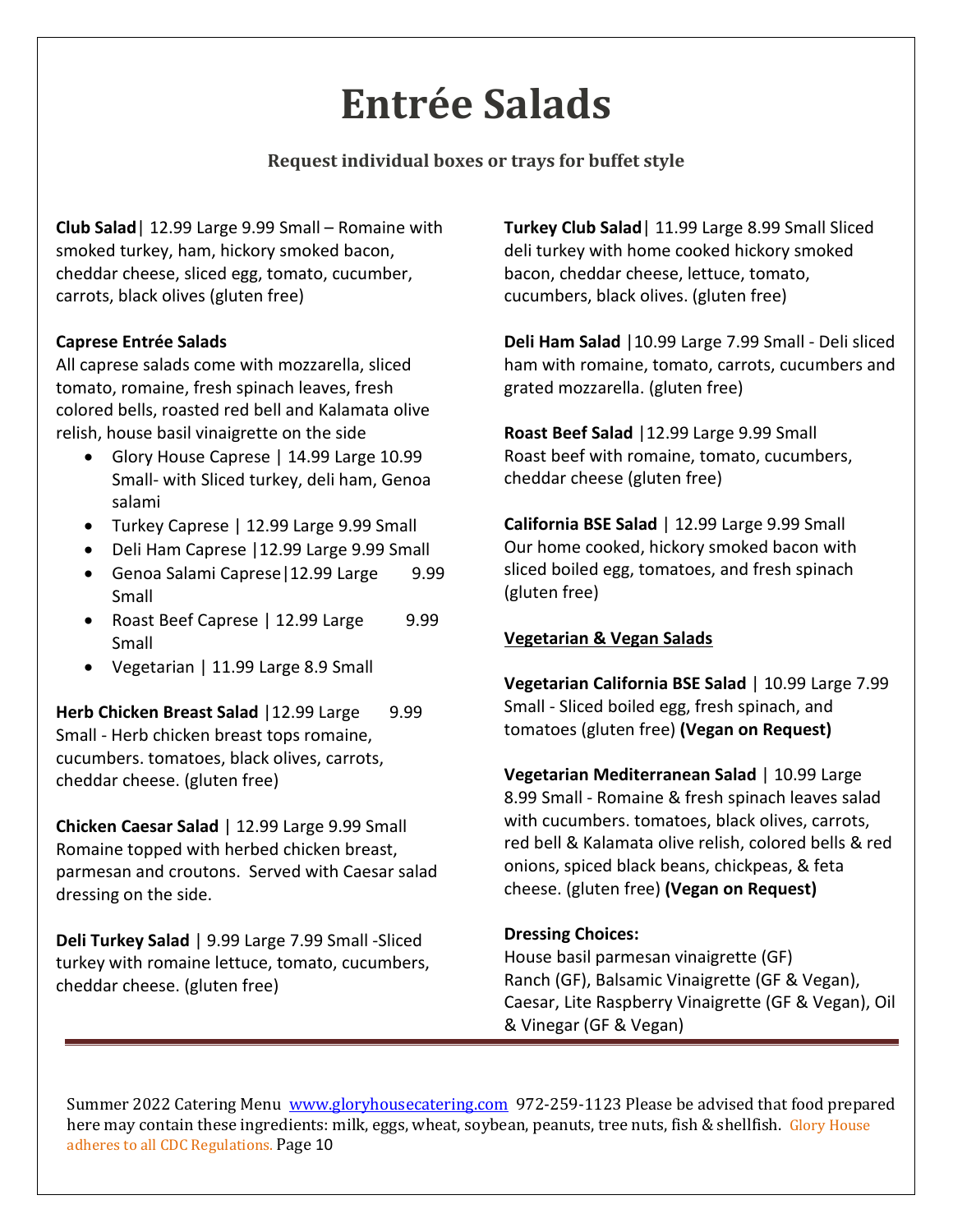## **Dessert**

**Fudge Brownie** |2.75 Rich, chocolate chunk goodness in every bite

#### **Seven Layer Bar** |2.75

Cookie crumb base with chocolate and caramel pieces, coconut, pecans, with a caramel glaze

#### **Assorted Fresh Baked Cookies** |1.35

Cookies Du Jour freshly made unique chef choice flavors such as double chocolate, lemon, coconut pecan, snickerdoodle, red velvet white chocolate macadamia nut, cherry oatmeal

#### **Vegan Gluten Free Chocolate Cookie** |1.35

#### **Sweet Cream Filled Carrot Cake Scone**

|3.99 Delicious fresh baked carrot cake scone filled with cream cheese filling and topped with glaze

#### **Finger Desserts**|5.00

Bite size mini cheesecakes, fudge brownie bites, seven-layer bar biters, mini cream filled pastry puffs with powder sugar

#### **New York Style Cheese Cake** |6.99

With your choice of chocolate, caramel or raspberry sauce (or go crazy and add them all) (48 hours' notice needed to order this item)

#### **Lemon Mascarpone Cake** |6.99

Light, moist cake with sweet lemon mascarpone layers and lemon frosting (48 hours' notice needed to order this item)

#### **Chocolate Mousse Cake** |6.99

Layered chocolate cake with light mousse filling and frosting (48 hours' notice needed to order this item)

#### **Carrot Cake** |6.99

With cream cheese frosting (48 hours' notice needed to order this item)

**Red Velvet Cake** |6.99 with cream cheese frosting (48 hours' notice needed to order this item)

**Fresh Fruit Cup with Coconut** |3.99 Vegan/GF

**Coconut Rice Pudding** | 5.99 Small 6.99 Made with coconut milk, served warm (Vegan and Gluten Free)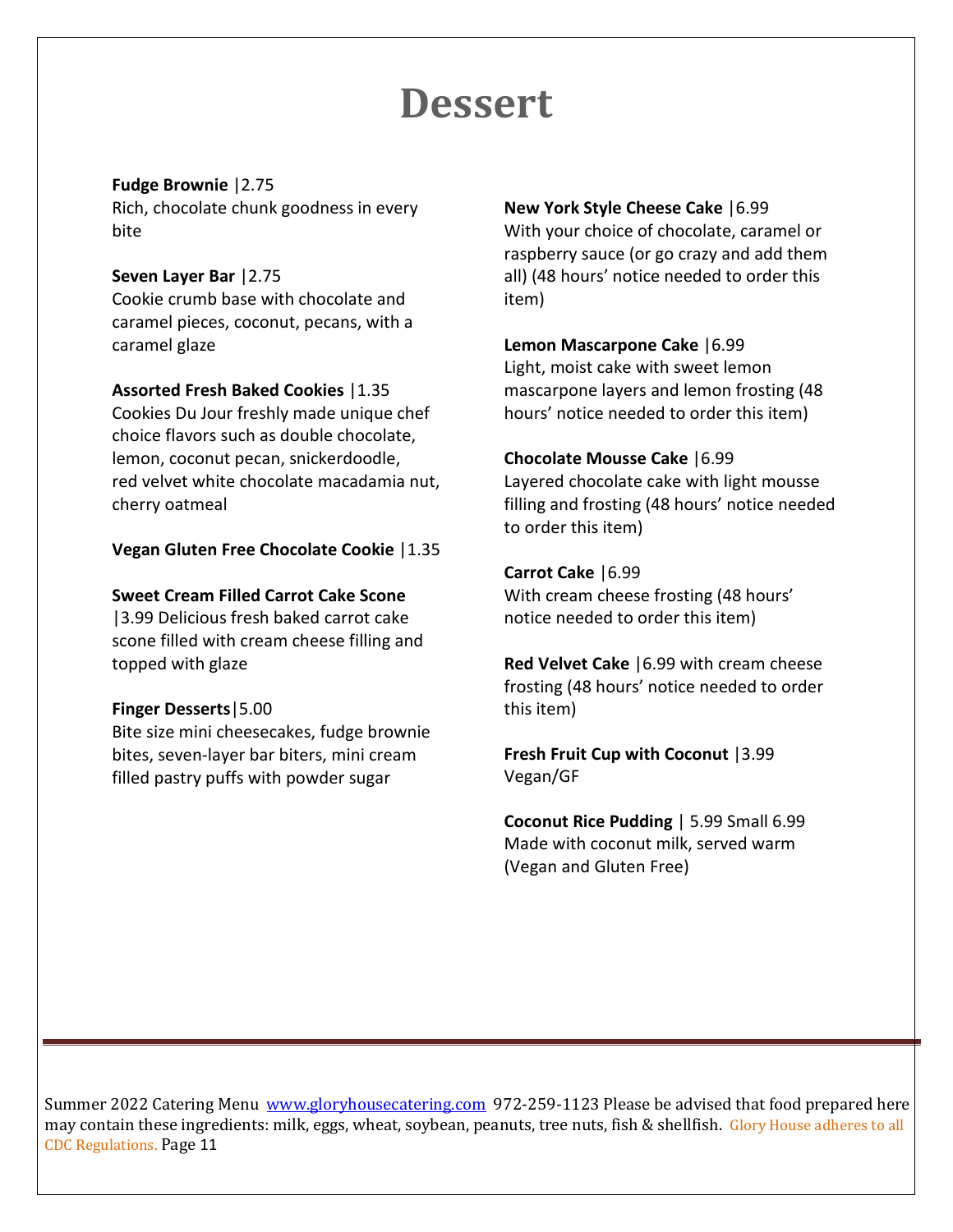## **Beverage**

#### **Drinks per person**

- **Iced Tea** |Specify sweet and/or unsweet, includes assorted sweeteners, Styrofoam cups, lids, straws, ice, fresh cut lemons | 3
- **Lemonade** with Styrofoam cups, lids, ice**,** fresh cut lemons| 3
- **Assorted soft drinks** Coke, Diet Coke, Sprite, Dr. Pepper with Styrofoam cups, lids, straws, ice |3
- **Hot Coffee** with cups, lids, creamers, condiments, stir sticks | 3

#### **A La Carte Drinks**

- **Chilled Cans Soft Drinks-** Coke, Diet Coke, Sprite, Dr. Pepper |2
- **Bottled Water** |2
- **Gallon Chilled Sweet Tea**|10.99 serves 10-15 (ice, cups, condiments not included)
- **Gallon Chilled Unsweet Tea with sweeteners on the side** |9.99 serves 10-15 (ice, cups, not included)
- **Gallon Chilled Lemonade**|9.99 serves 10-15 (ice, cups, condiments not included)
- **Gallon Chilled Arnold Palmer** |10.99 (½ lemonade and ½ unsweet tea) serves 10-15 (ice, cups, condiments not included)
- **Gallon Coffee** with condiments, creamers, stir sticks (cups not included) |20

#### **Additions**

- **Add Fresh Cut Lemons|**1.50 (bowl of approximately 8 pieces)
- **Add Styrofoam cups with lids and straws|**0.85
- **Add clear plastic cups with lids and straws|**1.50
- **Add bucket of ice with a scoop (serves 10-15)** | 5
- **Add beverage napkins** |0.20 ea